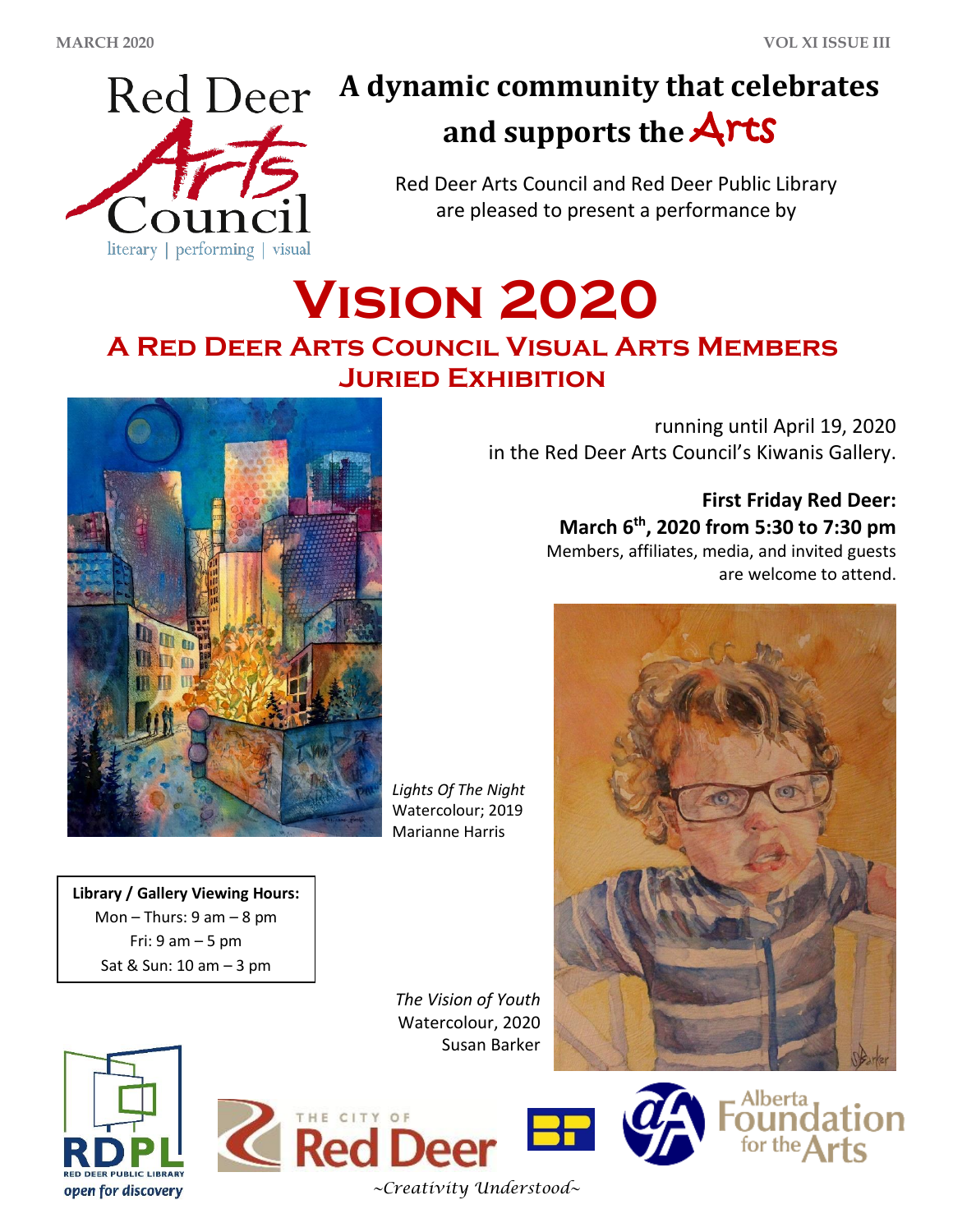## *News and Events Happening in March*

#### Annual General Meeting & Creative Connections Event

The Annual General Meeting of the Red Deer Arts Council will take place on **Wednesday March 18th at 6pm** in the Nickel Studio at CAT Studios at the Memorial Centre. Following the official meeting, members will enjoy a free private performance of *Fully Committed* by Becky Mode. The play, directed by Tanya Ryga, features Ash Mercia performing over 30 characters! Tickets for other performances available at the Black Knight Inn. The show runs March 13-28, 2020!

#### *The Princess Bride* – A Family-Friendly Fundraiser Screening

MARK YOUR CALENDARS for a Ma-Wiage! The Fundraising Committee is super excited to announce our upcoming fundraiser on **Sunday, March 22nd 1pm** at Festival Hall, 4214 58 Street. Come watch this beloved cult classic on a big screen! Bring your kids so they can also fall in love with Buttercup! Tickets available on our website: \$20 ages 12+, \$10 children under 12. Popcorn & a drink just \$5, a prize raffle and Costumes are welcome[! https://www.reddeerartscouncil.ca/news/events](https://www.reddeerartscouncil.ca/news/events)





#### Art Speaks Learning Series at Red Deer MAG

March 25th, 6:30 – 8:00pm Join Peter Allen, Museum Technician at the MAG to learn the technical and professional side of hanging

artwork for safety and aesthetics. Peter is the Museum Technician at the Red Deer Museum + Art Gallery. <https://www.reddeerartscouncil.ca/news/workshops>

**Troubled Monk Social** is happening Tuesday March 10<sup>th</sup> and it will be a great chance to network with your artist peers, tell us about your upcoming shows and projects and collaborate on new ideas! 6:30-8pm in the Taproom!

#### Brave New Words & Brave New Writing

Literary Open Mic is back at LV's Vinyl Café on March 13th! The unofficial theme of the evening will be Luck , because last time having a theme was fun! Share your creative writing (of any genre)! We have beverages & baking available for purchase! Also check out the Brave New Writing prompted writing sessions at Lacombe Performing Arts Centre on Thursday March  $26<sup>th</sup>$  and every final Thursday of the month! Check out our new logos!



BRAVE NEW WORDS

#### Writes of Spring – Creative Writing Workshop



The Literary Arts Committee is excited to present a half-day workshop featuring Dr. Jenna Butler, creative writing instructor from Red Deer College. Join us for a guided nature walk at Kerry Wood Nature Centre before putting pen to paper with a series of writing activities based on the nature writing

of authors such as Wendell Berry, Mary Oliver, Robert Macfarlane, and others who have closely engaged with the natural world in their poetry and memoirs. \$30 for

Members, \$50 non-members. Buy on our website <https://www.reddeerartscouncil.ca/news/events/writes-spring-workshop>

#### It's your last chance to renew your Red Deer Arts Council Membership for 2020!

Don't miss out on all the benefits of being a part of our Creative Community! Join/renew online, or print off the PDF form and bring it to the office! Member-only rates for workshops, events, art exhibition opportunities, attend networking events, promote your art, and so much more!!! [https://www.reddeerartscouncil.ca/join-the-arts-council/become-member.](https://www.reddeerartscouncil.ca/join-the-arts-council/become-member) After March 31<sup>st</sup>, if you haven't renewed, you will stop receiving emails in accordance with Canadian Anti-Spam Legislation. Come join us!!!

### **Red Deer Arts Council**

[www.RedDeerArtsCouncil.ca](http://www.reddeerartscouncil.ca/) info@reddeerartscouncil.ca 403-348-2787 (ARTS)

> 110-4818 50th Street Red Deer, AB T4N 4A3



RDArtsCouncil

ked Deer Our thanks to the City of Red Deer for all its support through Culture Services!